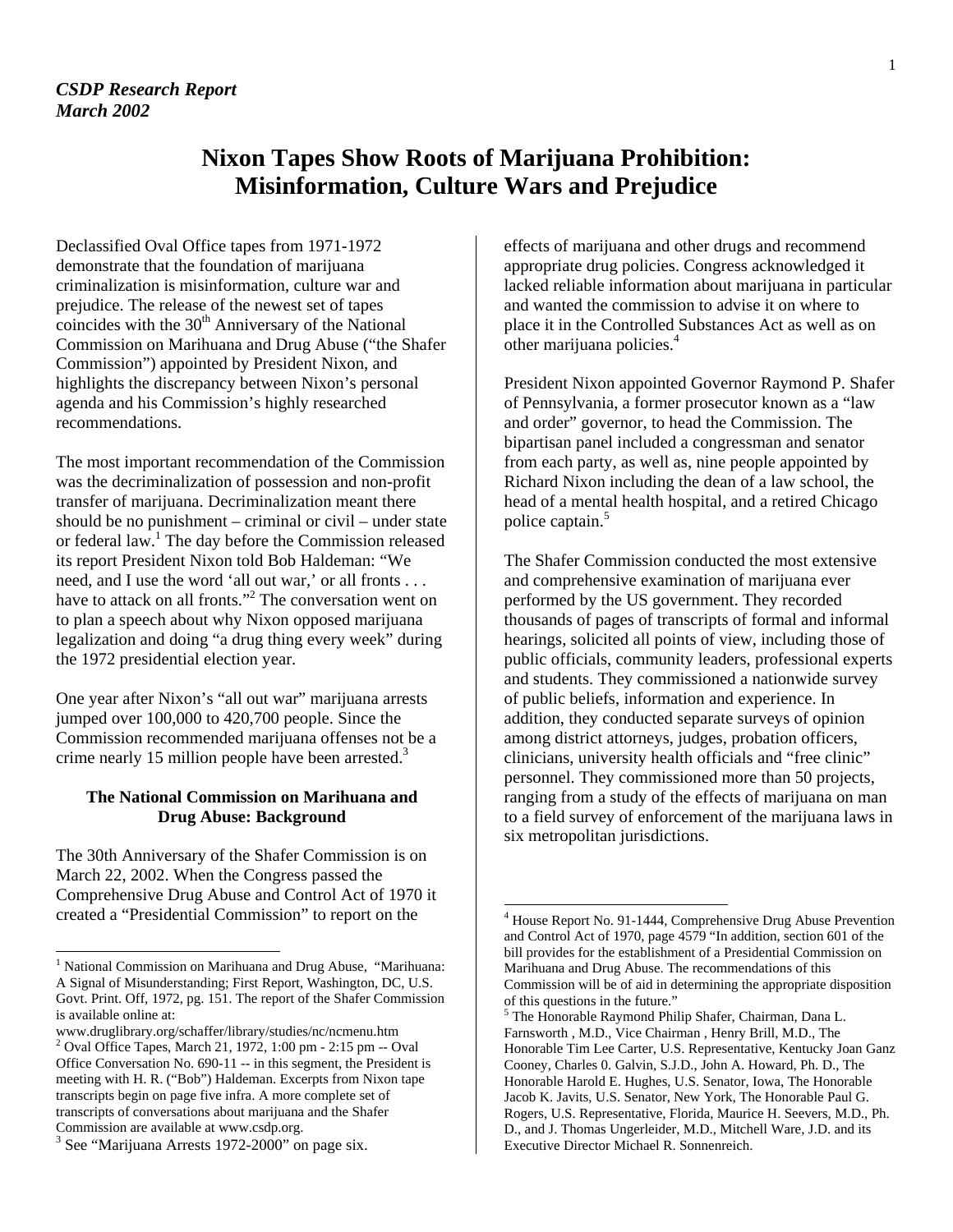This inquiry focused on the American experience. However, the Commission was well aware from the outset that the scope of marijuana use in the United States differs considerably from that in other countries where the drug has been used for centuries. Accordingly, the Commission sought to put the American experience in perspective by seeing the situation first hand in India, Greece, North Africa, Jamaica, Afghanistan, and other countries.

## **President Nixon on the National Commission**

When President Nixon first heard that the Commission was going in the decriminalization direction he warned Governor Shafer stating: " . . . you're enough of a 'pro' to know that for you to come out with something that would run counter to what the Congress feels and what the country feels and what we're planning to do, would make your Commission just look bad as hell.["6](#page-1-0) Nixon urges Shafer: "Keep your Commission in line." Nixon also urges Shafer to not "go to HEW" (US Department of Health, Education and Welfare) describing them as "a bunch of muddle-headed psychiatrists" who let "their hearts run their brains, and it should be the other way around." It is worth noting that, at this time, Governor Shafer was also being considered for a federal judgeship – an appointment he never received.

Nixon also explains that the image of the Commission is important:

 "You see, the thing that is so terribly important here is that it not appear that the Commission's frankly just a bunch of do-gooders, I mean, they say they're a bunch of old men [who] don't understand, that's fine, I wouldn't mind that, but if they get the idea you're just a bunch of do-gooders that are going to come out with a quote 'soft on marijuana' report, that'll destroy it, right off the bat. I think there's a need to come out with a report that is totally oblivious to some obvious differences between marijuana and other drugs, other dangerous drugs, there are differences. And also that you don't go into the matter of penalties and that sort of thing, as to whether there should be uniformity in penalties, whether in courts, I'd much rather have uniformity than diversity, but uh, different approaches."

 $\overline{\phantom{a}}$ 

President Nixon let Governor Shafer know that he was strongly against marijuana legalization saying he has

**"That some of these original fears were unfounded and that others were exaggerated has been clear for many years. Yet, many of these early beliefs continue to affect contemporary public attitudes and concerns."**

*National Commission on Marihuana and Drug Abuse March 22. 1972*

"very strong feelings [on marijuana] the, best final analysis, that once you start down that road the chances of going further down that road are greater. I'm aware some disagree with that . . ."

They also discussed whether the Commission would recommend legalization of marijuana. Shafer acknowledged that there were some commissioners who favored legalization but they were seeking unanimity and Shafer assured the president that the Commission would not go that far. Egil Krogh asks him directly if the Commission is supporting legalization.

- Krogh: "So far you're staying away from any possible endorsement of legalization of marijuana."

- Shafer: "Absolutely, absolutely."

- Nixon: "I would keep in mind that, you [unintelligible], you would run too strongly against the public tide, but suppose it ought to be done."

- Shafer: "Well, I understand that."

- Nixon: "You're just, you have a great problem."

- Shafer: "We have, we have four congressman on the Commission, two Republicans, two Democrats, and, at least one of the opposition would like to take over. We've prevented that. I think that we've got the Commission moving in the right direction. We're seeking unanimity, I think we're going to have that, and we're staying away from that, quote legalization endquote, syndrome that could create, uh, very--"

## **President Nixon on Marijuana**

One of the primary goals of the Shafer Commission was to separate myth from fact. The Commission noted: "Recognizing the extensive degree of misinformation about marihuana as a drug we have tried to demythologize it. Viewing the use of marihuana in its

<span id="page-1-0"></span> $6$  Oval Office Tapes, September 9, 1971, 3:03 pm - 3:34 pm -- Oval Office Conversation No. 568-4 -- The President met with Raymond P. Shafer, Jerome H. Jaffe, and Egil G. ("Bud") Krogh, Jr.; the White House photographer was present at the beginning of the meeting.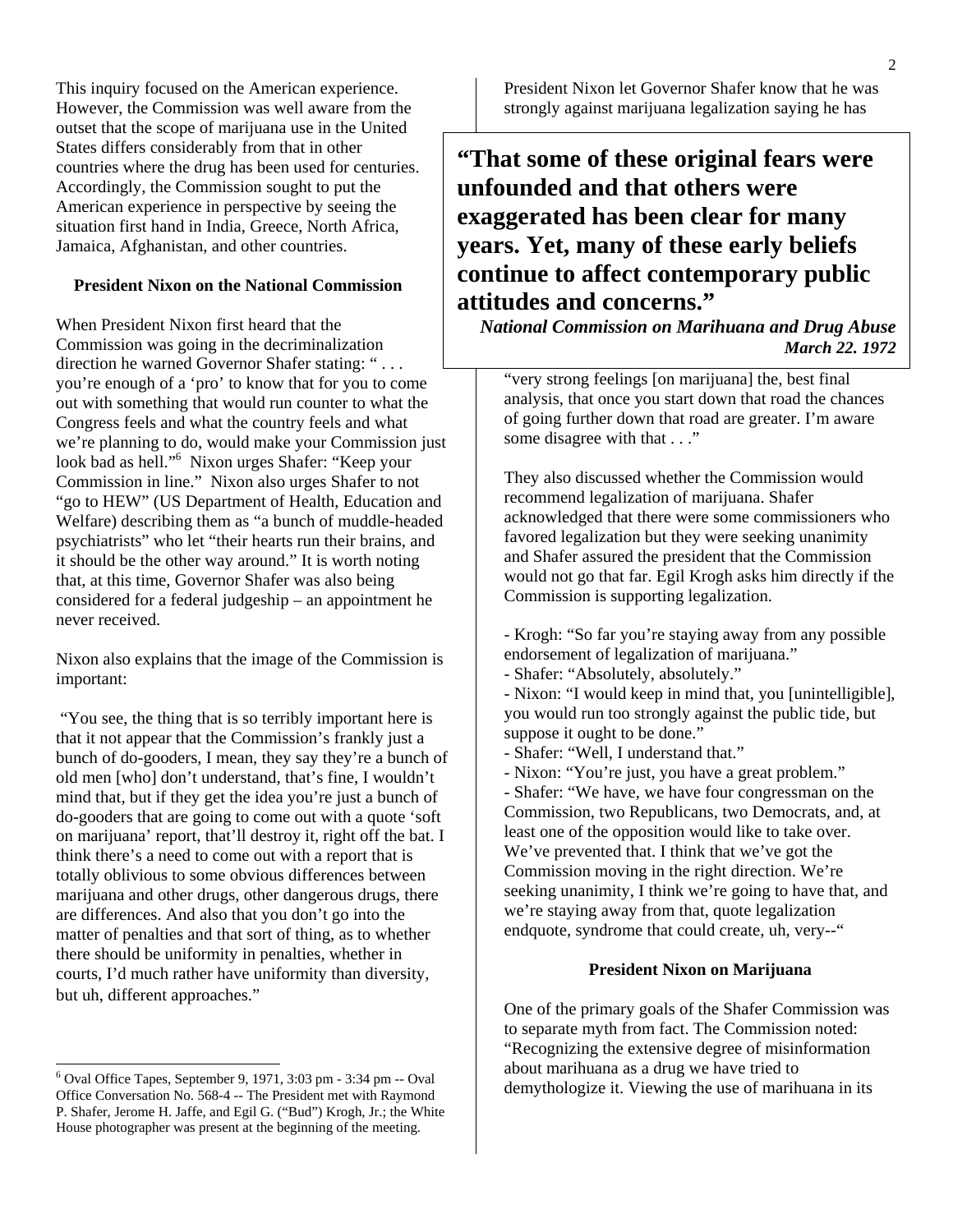| wider social context, we have tried to desymbolize it." <sup>7</sup><br>But, from the Nixon tapes it is evident that the President<br>believed many of the myths about marijuana and tied it<br>very closely to the blacks, Jews and the counterculture. | that out of this sonofabitching, uh, Domestic Council?.<br>. I mean one on marijuana that just tears the ass out of<br>them." $10$                                                                                                                                                                                                                                    |
|----------------------------------------------------------------------------------------------------------------------------------------------------------------------------------------------------------------------------------------------------------|-----------------------------------------------------------------------------------------------------------------------------------------------------------------------------------------------------------------------------------------------------------------------------------------------------------------------------------------------------------------------|
| Nixon wasn't as concerned with correcting<br>misinformation. His view regarding educating the public<br>on marijuana was: "Enforce the law, you've got to scare<br>them." $8$                                                                            | Regarding marijuana leading to other drug use, in a<br>conversation with Art Linkletter, President Nixon said:<br>"But, believe me, it is true, the thing about the drug,<br>once people cross that line from the [unintelligible]<br>straight society to the drug society, it's a very great<br>possibility they're going to go further." <sup>11</sup> In fact, the |
| After a lengthy process of taking testimony, surveying<br>the public and reviewing research the Commission                                                                                                                                               | Shafer Commission found that marijuana does not lead<br>to hard drug use (see box below).                                                                                                                                                                                                                                                                             |

## **Findings of the National Commission on Marijuana and Drug Abuse include:**

- "No significant physical, biochemical, or mental abnormalities could be attributed solely to their marihuana smoking." *(*National Commission on Marihuana and Drug Abuse, "Marihuana: A Signal of Misunderstanding; First Report, Washington, DC, U.S. Govt. Print. Off, 1972, *p. 61)*
- "No valid stereotype of a marihuana user or non-user can be drawn." *(p. 36)*
- "Young people who choose to experiment with marihuana are fundamentally the same people, socially and psychologically, as those who use alcohol and tobacco." *(p. 42)*
- "No verification is found of a causal relationship between marihuana use and subsequent heroin use." *(p. 88)*
- "Most users, young and old, demonstrate an average or above-average degree of social functioning, academic achievement, and job performance." *(p. 96)*
- "In sum, the weight of the evidence is that marihuana does not cause violent or aggressive behavior; if anything marihuana serves to inhibit the expression of such behavior." *(p. 73)*
- "In short marihuana is not generally viewed by participants in the criminal justice community as a major contributing influence in the commission of delinquent or criminal acts." *(p. 75)*
- "Neither the marihuana user nor the drug itself can be said to constitute a danger to public safety." *(p. 78)*
- "Recent research has not yet proven that marihuana use significantly impairs driving ability or performance." *(p. 79)*
- "No reliable evidence exists indicating that marihuana causes genetic defects in man." *(p. 84)*
- "Marihuana's relative potential for harm to the vast majority of individual users and its actual impact on society does not justify a social policy designed to seek out and firmly punish those who use it." *(p. 130)*

appointed by Nixon concluded: "The most notable statement that can be made about the vast majority of marihuana users – experimenters and intermittent users – is that they are essentially indistinguishable from their non-marihuana using peers by any fundamental criterion other than their marihuana use."[9](#page-2-2)

But, President Nixon, speaking with Bob Haldeman in the Oval Office one month after he had been told his national commission would urge marijuana decriminalization had a different agenda: "I want a Goddamn strong statement about marijuana. Can I get

 $\overline{\phantom{a}}$ 

In the same conversation Nixon compared alcohol to marijuana claiming marijuana consumers smoke "to get high" while "a person drinks to have fun."<sup>12</sup> Nixon also saw marijuana leading to loss of motivation and discipline but claimed: "At least with liquor I don't lose motivation."<sup>[13](#page-2-6)</sup>

The marijuana issue also played into the culture wars of the time. President Nixon saw a connection between civil rights and anti-war demonstrators and marijuana

 $\overline{a}$ 

<span id="page-2-0"></span> $7$  National Commission on Marihuana and Drug Abuse, "First" Report," page 167

<span id="page-2-1"></span> $8$  Oval Office Tapes, March 21, 1972, 1:00 pm - 2:15 pm -- Oval Office Conversation No. 690-11 -- in this segment, the President is meeting with H. R. ("Bob") Haldeman.<br><sup>9</sup> National Commission on Marihuana and Drug Abuse, "First

<span id="page-2-2"></span>Report," page 41.

<span id="page-2-3"></span><sup>10</sup> May 26, 1971, 10:03 am - 11:35 am -- Oval Office Conversation 505-4 -- Meeting with Nixon and Bob Haldeman

<span id="page-2-4"></span><sup>11</sup> Oval Office Tapes, May 18, 1971, 12:16 pm - 12:35 pm -- Oval Office Conversation No. 500-17 -- The President met with Arthur G. (Art) Linkletter and DeVan L. Shumway; Oliver F. ("Ollie") Atkins was present at the beginning of the meeting.<br><sup>12</sup> Ibid.

<span id="page-2-5"></span>

<span id="page-2-6"></span> $^{13}$  Ibid.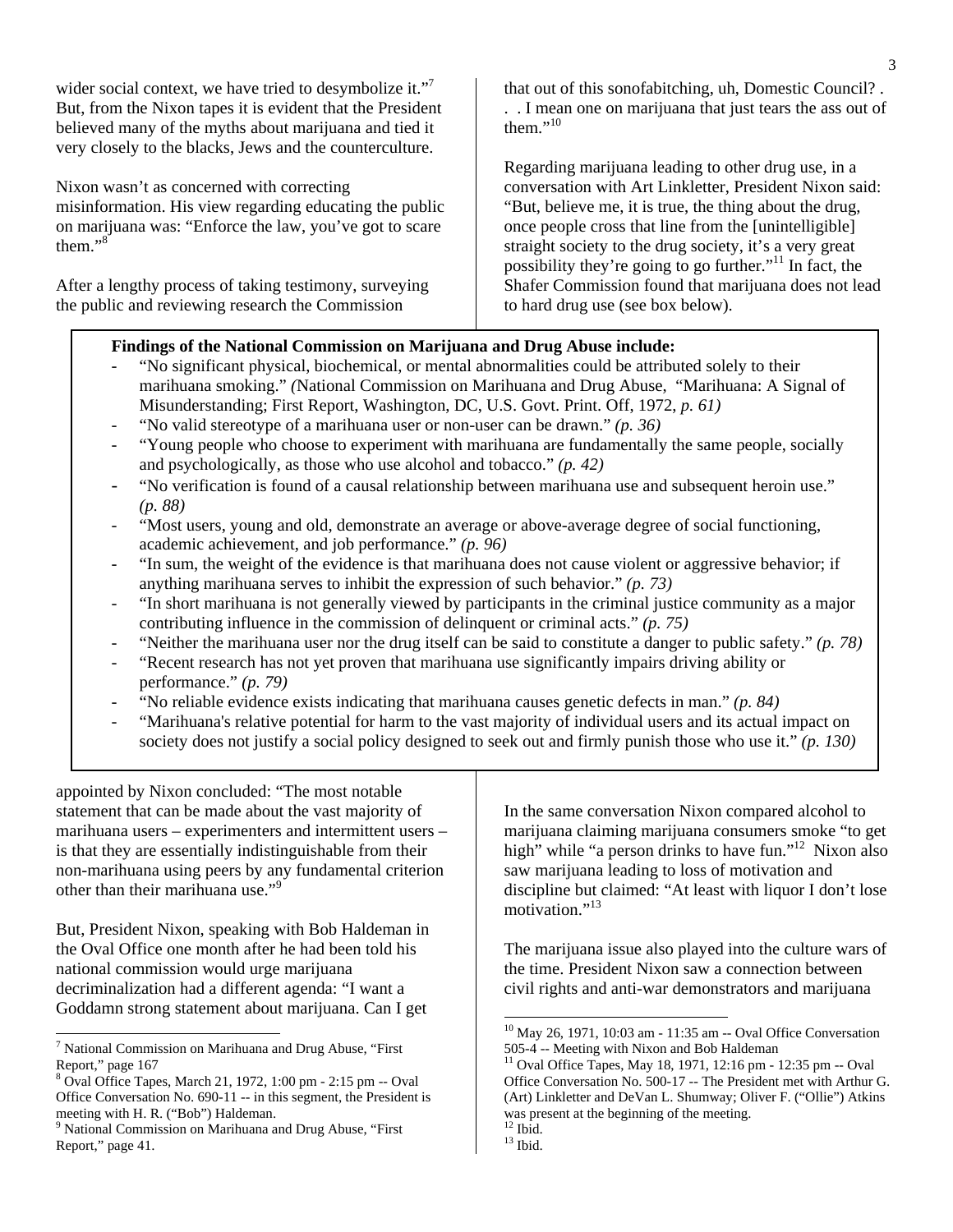use even though the Shafer Commission tried to minimize the differences in lifestyle and the effect of marijuana on social order.<sup>14</sup> Nixon discussed this with entertainer Art Linkletter claiming: ". . . radical demonstrators that were here . . . two weeks ago . . . They're all on drugs, virtually all."<sup>[15](#page-3-1)</sup>

Another area where President Nixon and the expert commission he appointed disagreed was whether marijuana use was leading to the downfall of the United States. The Shafer Commission noted: "It is unlikely that marihuana will affect the future strength, stability, or vitality of our social and political institutions."[16](#page-3-2) Nixon on the other hand repeatedly claimed that marijuana use would lead to the "downfall" of the United States, unlike drinking which is used in "strong" countries like Russia, England and Ireland. Nixon claimed nations had not been destroyed by alcohol but "an awful lot of nations have been destroyed by drugs."<sup>[17](#page-3-3)</sup>

In another conversation he links drug use, homosexuality and immorality to the downfall of great countries concluding: "You see, homosexuality, dope, immorality in general. These are the enemies of strong societies. That's why the Communists and the left-wingers are pushing the stuff, they're trying to destroy us."<sup>18</sup>

The marijuana debate also played into Nixon's prejudices – especially against Jews. In a conversation with Bob Haldeman, Nixon says: "I see another thing in the news summary this morning about it. That's a funny thing, every one of the bastards that are out for legalizing marijuana is Jewish. What the Christ is the matter with the Jews, Bob, what is the matter with them? I suppose it's because most of them are psychiatrists, you know, there's so many, all the greatest psychiatrists are Jewish. By God we are going to hit the marijuana thing, and I

 $\overline{\phantom{a}}$ 

want to hit it right square in the puss, I want to find a way of putting more on that."<sup>[19](#page-3-5)</sup>

## **The Impact Today**

The marijuana issue continues to be hotly debated today. Unfortunately, many of the myths about marijuana put forward by Nixon continue to be stated today as if they were incontrovertible truth. The conclusion of the Shafer Commission rings true today: "That some of these original fears were unfounded and that others were exaggerated has been clear for many years. Yet, many of these early beliefs continue to affect contemporary public attitudes and concerns." The impact of the marijuana laws has grown. In fact in recent years the FBI has reported a record number of marijuana arrests – last year 734,497 were arrested for marijuana, 80 percent for possession.<sup>20</sup> From 1972-2000, 13,265,105 were Americans arrested on marijuana charges, $21$  countless families have been destroyed by marijuana enforcement. To what end? The marijuana laws have not prevented nearly 80 million Americans from trying marijuana, nor have they prevented marijuana from becoming the most valuable cash crop in many states.

Voters in eight states have voted for medical marijuana by large majorities, $22$  and a recent report from the Department of Justice indicates most local officials do not see marijuana as a significant problem. $^{23}$  Yet, the marijuana wars are getting more aggressive under the current presidential administration. The DEA is in the process of trying to ban hemp foods even though they have no intoxicating effect. And, they are using precious law enforcement resources, at a time of a domestic and international war against terrorism, to raid medical marijuana dispensaries in California. The latter is especially relevant because the Shafer Commission was created by Congress to advise whether marijuana should be placed in Schedule I banning its medical use.

 $\overline{\phantom{a}}$ 

<span id="page-3-0"></span><sup>&</sup>lt;sup>14</sup> National Commission on Marihuana and Drug Abuse, "First Report," page 92. "Concerns about marihuana use expressed in the 1930s related primarily to a perceived inconsistency between the lifestyles and values of these individuals and the social and moral order."

<span id="page-3-1"></span><sup>15</sup> Oval Office Tapes, May 18, 1971, 12:16 pm - 12:35 pm -- Oval Office Conversation No. 500-17.

<span id="page-3-2"></span><sup>&</sup>lt;sup>16</sup> National Commission on Marihuana and Drug Abuse, "First Report," page 102.

<span id="page-3-3"></span> $17$  Nixon: "But, basically, I mean, uh, I know, uh, another way to look at it is this, if I may say so, in regard to, if you get to a, a little more sophisticated audience who really care about destiny, and if you uh, history, has ever been destroyed by alcohol. An awful lot of nations have been destroyed by drugs." Oval Office Tape, May 18, 1971, 12:16 pm - 12:35 pm -- Oval Office Conversation No. 500-17; Oval Office Tape, May 13, 1971, between 10:30am and 12:30pm -- Oval Office Conversation 498-5 -- meeting with Nixon, Haldeman and Ehrlichman

<span id="page-3-4"></span><sup>18</sup> Oval Office Tape, May 13, 1971, between 10:32am and 12:20pm -- Oval Office Conversation 498-5

<span id="page-3-6"></span><span id="page-3-5"></span><sup>&</sup>lt;sup>19</sup> Oval Office Tape, May 26, 1971 -- Oval Office Conversation: 505-4 -- President met with HR 'Bob' Haldeman, approximately 10:05 am. <sup>20</sup> Federal Bureau of Investigation Uniform Crime Report, "Crime in America 2000" (Washington, DC: US Dept. of Justice, Oct. 2001).<br><sup>21</sup> FBI Uniform Crime Reports 1973-2000.<br><sup>22</sup> Statewide votes allowing medical marijuana occurred in Alaska,

<span id="page-3-7"></span>

<span id="page-3-8"></span>Arizona, California, Colorado, Maine, Nevada, Oregon and Washington in the 1996, 1998, and 2000 elections.

<span id="page-3-9"></span> $23$  "Indeed, most state and local law enforcement agencies that responded to the National Drug Threat Survey 2001 identified marijuana availability and use as high, but the bulk of these agencies also identified the threat of marijuana to public safety and health as medium to low, and stable." National Drug Treat Assessment, National Drug Intelligence Center, US Dept. of Justice, December 2001.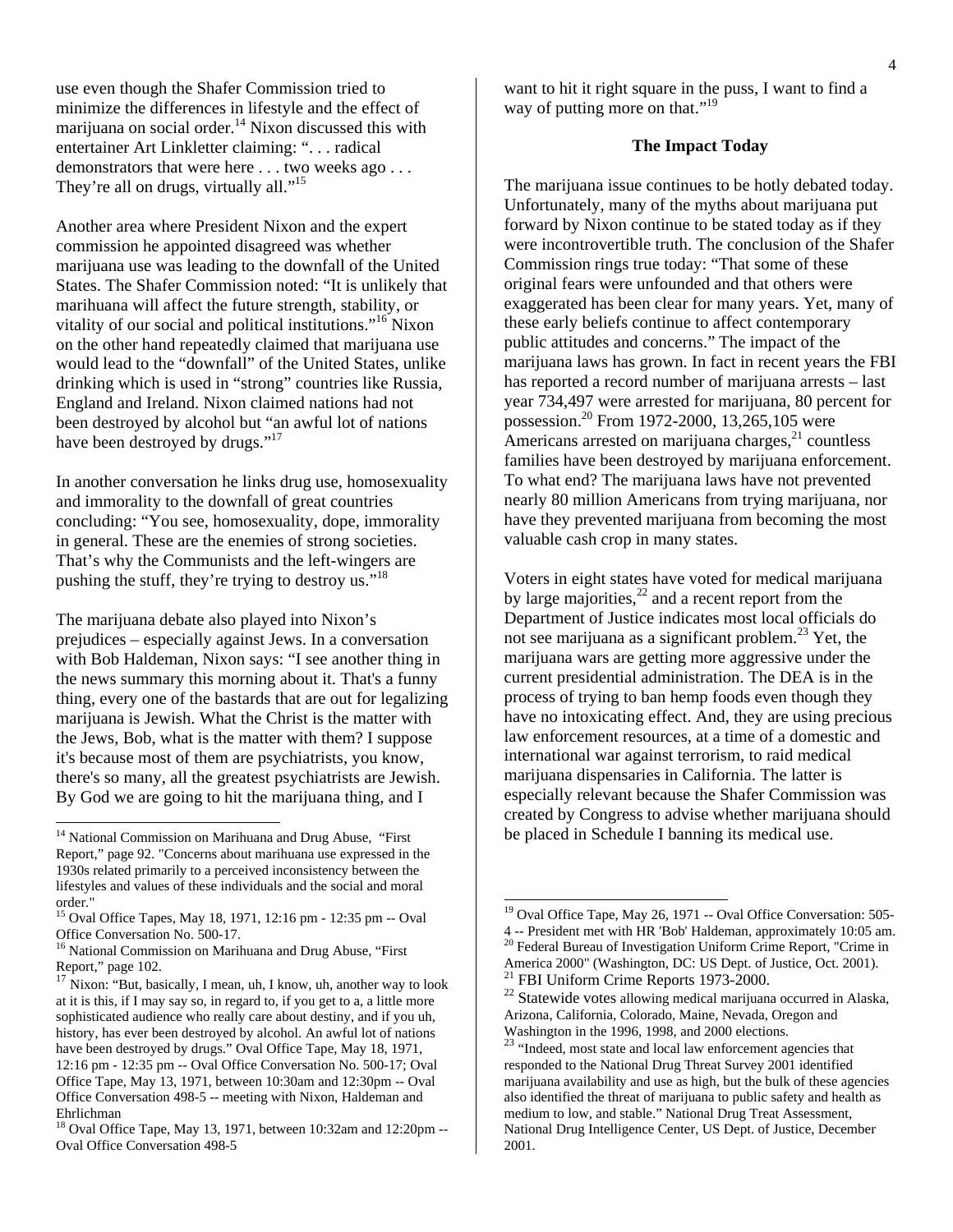At the same time the Shafer Commission reported to the US, the Bain Commission reported to Holland with similar recommendations. The Dutch followed the advice of their experts and thirty years later their marijuana use rate is half that of the US – their hard drug use rates are even lower; they spend less on law enforcement and incarceration and have less problems related to drug abuse. $^{24}$  The Dutch have proven the Shafer Commission was right. Indeed, most of Europe is "going Dutch."<sup>25</sup> The Nixon "marijuana war" approach has been tried for three decades. Perhaps it is time to follow the recommendations of the Shafer Commission and reform the marijuana laws, decriminalize possession and small sales of marijuana.

#### **Nixon Conversations**

#### *Drugs and the Counterculture*

- Nixon: "The [unintelligible] to these, uh, these, uh, more radical demonstrators that were here the last, oh, two weeks ago. [unintelligible] They're all on drugs. Oh yeah, horrible, it's just a -- when I say all, virtually all. And uh, uh, just raising hell, and, uh."

- Linkletter: "That's right. And of course one of the reasons you can beat them is that so many of them are on drugs. The police are organized and did a great job. You know [unintelligible] I was here in town, [unintelligible]."

- Nixon: "Yeah, I, I [unintelligible] I got a hold, I got a hold of Mitchell on, uh, Saturday night, I said, bust them. And [unintelligible], and don't hurt anybody, I said don't hurt anybody, I don't want anything like Chicago, but I says, arrest the whole damn lot, if they

 $\overline{\phantom{a}}$ 

don't clear the streets. And they arrested them, and the police chief did a hell of a job."

- Linkletter: "He did, yes. And I think you get a lot of credit across the country for that, and he does too, but I mean the whole situation, when I mentioned in my talks that I was here, there's applause. Voluntary applause, because the people want to have that kind of stuff put down. And you did just right. Just right."<sup>[26](#page-4-2)</sup>

#### *Marijuana compared to alcohol*

- Linkletter: "They sit down with a marijuana cigarette to get high --"

- Nixon: "A person does not drink to get drunk."

- Linkletter: "That's right."
- Nixon: "A person drinks to have fun."<sup>[27](#page-4-3)</sup>

#### *Dope, homosexuality and immorality*

- Nixon: "Do you know what happened to the Romes, Romans? The last six Roman emperors were fags. The last six. Nero had a public wedding to a boy. Yeah. And they'd [unintelligible]. You know that. You know what happened to the Popes? It's all right that, po-po-Popes were laying the nuns, that's been going on for years, centuries, but, when the popes, when the Catholic Church went to hell, in, I don't know, three or four centuries ago, it was homosexual. And finally it had to be cleaned out. Now, that's what's happened to Britain, it happened earlier to France. And let's look at the strong societies. The Russians. God damn it, they root them out, they don't let them around at all. You know what I mean? I don't know what they do with them. Now, we are allowing this in this country when we show [unintelligible]. Dope? Do you think the Russians allow dope? Hell no. Not if they can allow, not if they can catch it, they send them up. You see, homosexuality, dope, immorality in general: These are the enemies of strong societies. That's why the Communists and the left-wingers are pushing the stuff, they're trying to destroy us."[28](#page-4-4)

 $\overline{a}$ 

<span id="page-4-0"></span> $2<sup>24</sup>$  Netherlands: Lifetime prevalence of marijuana use ages 12-up, 15.6%; past month, 2.5% (source: Abraham, Manja D., et al., "Licit and Illicit Drug Use in the Netherlands, 1997" (Amsterdam: University of Amsterdam Center for Drug Research, Sept. 1999); US: lifetime prevalence of marijuana use ages 12-up, 34.2%; past month, 4.8% (source: SAMHSA, US Dept. of Health and Human Services, "Summary of Findings from the 2000 National Household Survey on Drug Abuse (Rockville, MD: SAMHSA, Sept. 2001), p. 132, Table F.2, from the web at

<span id="page-4-1"></span>[http://www.samhsa.gov/oas/NHSDA/2kNHSDA/2kNHSDA.htm.](http://www.samhsa.gov/oas/NHSDA/2kNHSDA/2kNHSDA.htm)<br><sup>25</sup> Among the countries where marijuana offenses have been decriminalized is Belgium, Denmark, Germany, Italy, Luxembourg, Portugal, Spain, Switzerland. Most recently Great Britain has moved toward marijuana decriminalization. This March 14, the United Kingdom's "Government's Advisory Council on the Misuse of Drugs recommended reform making very similar findings as the Shafer Commission, e.g., marijuana use does not lead to health problems for most individuals or society, marijuana is safer than many other drugs, marijuana dependence is milder than for alcohol or tobacco, the risk of marijuana leading to other drug use is less than associated with alcohol or tobacco."

<span id="page-4-2"></span><sup>&</sup>lt;sup>26</sup> Oval Office Tapes, May 18, 1971, 12:16 pm - 12:35 pm -- Oval Office Conversation No. 500-17.

<span id="page-4-3"></span> $27$ .Ibid.

<span id="page-4-4"></span> $^{28}$  Oval Office Tape, May 13, 1971, between 10:32am and 12:20pm -- Oval Office -- meeting with Nixon, Haldeman and Ehrlichman - conv. 498-5